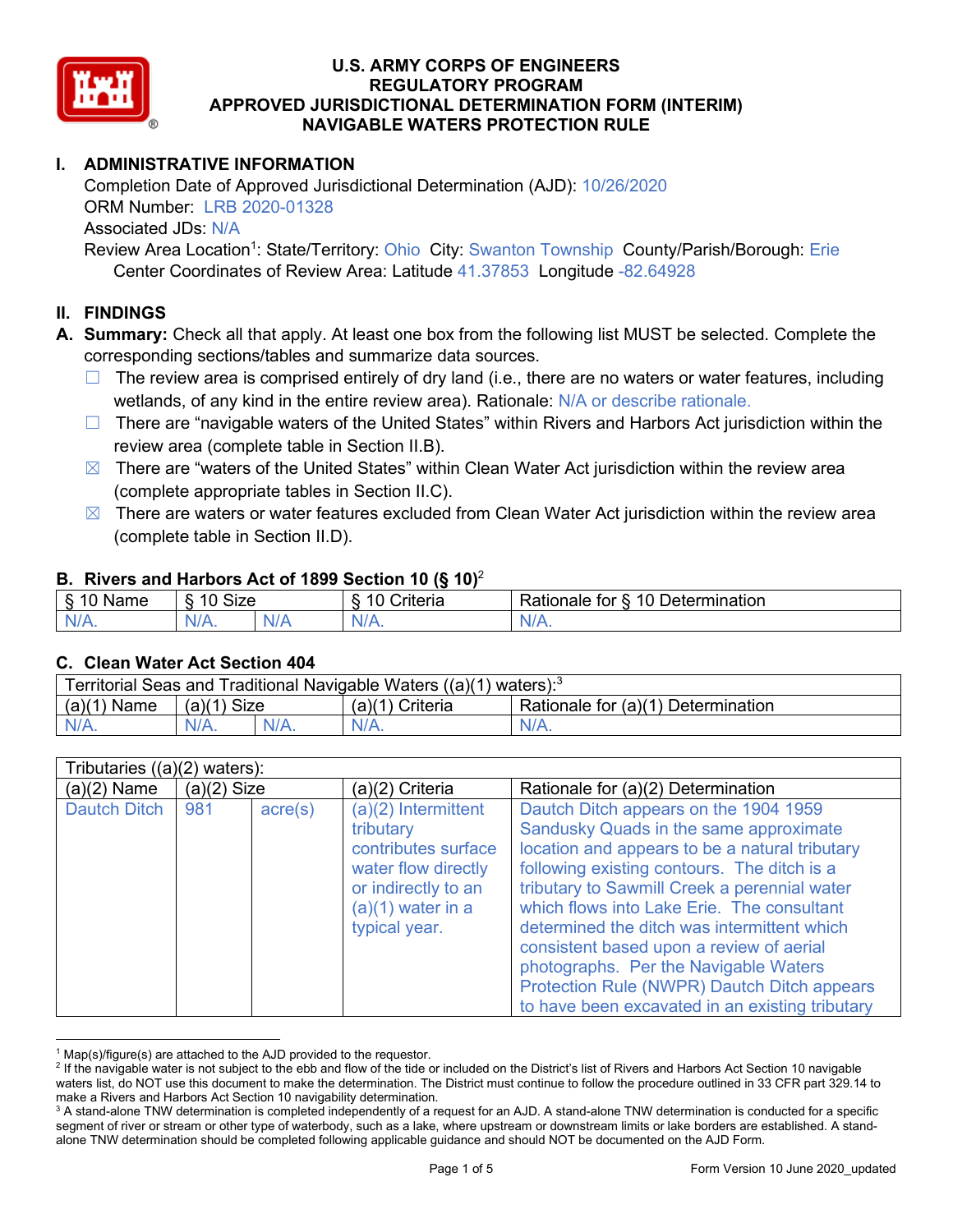

| Tributaries $((a)(2)$ waters): |               |                   |                                                                                                 |  |  |
|--------------------------------|---------------|-------------------|-------------------------------------------------------------------------------------------------|--|--|
| $(a)(2)$ Name                  | $(a)(2)$ Size | $(a)(2)$ Criteria | Rationale for (a)(2) Determination                                                              |  |  |
|                                |               |                   | that contributes surface water flow directly or<br>indirectly to an A1 water on any given year. |  |  |

| Lakes and ponds, and impoundments of jurisdictional waters $((a)(3)$ waters): |               |         |                   |                                    |  |
|-------------------------------------------------------------------------------|---------------|---------|-------------------|------------------------------------|--|
| $(a)(3)$ Name                                                                 | $(a)(3)$ Size |         | $(a)(3)$ Criteria | Rationale for (a)(3) Determination |  |
| $N/A$ .                                                                       | $N/A$ .       | $N/A$ . | $N/A$ .           | $N/A$ .                            |  |

| Adjacent wetlands $((a)(4)$ waters): |               |         |                                                            |                                                                                                                                                                                                                      |  |
|--------------------------------------|---------------|---------|------------------------------------------------------------|----------------------------------------------------------------------------------------------------------------------------------------------------------------------------------------------------------------------|--|
| $(a)(4)$ Name                        | $(a)(4)$ Size |         | $(a)(4)$ Criteria                                          | Rationale for (a)(4) Determination                                                                                                                                                                                   |  |
| W-07-024                             | 0.095         | acre(s) | $(a)(4)$ Wetland<br>abuts an $(a)(1)$ -<br>$(a)(3)$ water. | Wetland W-07-024 abuts the west side of Dautch<br>Ditch. Based upon information and photographs<br>in the Wetland Delineation Report this wetland is<br>not separated from Dautch any natural or man-<br>made berms. |  |

# **D. Excluded Waters or Features**

|           | Excluded waters $((b)(1) - (b)(12))$ : <sup>4</sup> |                |                                                                                                                                                                                                |                                                                                                                                                                                                                                                                                                                                                                                                                                                                                                                                                                             |  |  |
|-----------|-----------------------------------------------------|----------------|------------------------------------------------------------------------------------------------------------------------------------------------------------------------------------------------|-----------------------------------------------------------------------------------------------------------------------------------------------------------------------------------------------------------------------------------------------------------------------------------------------------------------------------------------------------------------------------------------------------------------------------------------------------------------------------------------------------------------------------------------------------------------------------|--|--|
| Exclusion | <b>Exclusion Size</b>                               |                | Exclusion <sup>5</sup>                                                                                                                                                                         | Rationale for Exclusion Determination                                                                                                                                                                                                                                                                                                                                                                                                                                                                                                                                       |  |  |
| Name      |                                                     |                |                                                                                                                                                                                                |                                                                                                                                                                                                                                                                                                                                                                                                                                                                                                                                                                             |  |  |
| Ditch 1   | 482                                                 | linear<br>feet | $(b)(5)$ Ditch that is<br>not an $(a)(1)$ or<br>$(a)(2)$ water, and<br>those portions of a<br>ditch constructed in<br>an $(a)(4)$ water that<br>do not satisfy the<br>conditions of $(c)(1)$ . | Based upon information in the delineation report<br>this ditch originates in southwest corner of the<br>property and flows east into a culvert. The<br>delineation report indicates the, "culvert likely<br>leads into a historic culvert which appears to<br>outlet into Dautch Ditch." The ditch appears as a<br>linear feature in the 1969 aerial and does not<br>appear to be a relocated channel. Based upon<br>the NWPR Ditch 1 is not a water of the US as<br>there is no indication that it was constructed in a<br>natural tributary or within an existing wetland |  |  |
| Ditch 2   | 137                                                 | linear<br>feet | $(b)(5)$ Ditch that is<br>not an $(a)(1)$ or<br>$(a)(2)$ water, and<br>those portions of a<br>ditch constructed in<br>an $(a)(4)$ water that<br>do not satisfy the<br>conditions of $(c)(1)$ . | Based upon information in the delineation report<br>this ditch is situated in the northeast corner of the<br>study area and reportedly originates near the<br>western limits of Wetland W-07-025. This ditch<br>drains approximately 137 feet to the west and<br>flows into Dautch Ditch. Even though it appears<br>Ditch 2 was constructed to drain Wetland W-07-<br>025 the ditch was not constructed within the<br>wetland. Neither Ditch 2 nor W-07-025 are<br>located within the 100 year floodplain of an A1 or<br>A2 water.                                          |  |  |

<sup>4</sup> Some excluded waters, such as (b)(2) and (b)(4), may not be specifically identified on the AJD form unless a requestor specifically asks a Corps district to do so. Corps districts may, in case-by-case instances, choose to identify some or all of these waters within the review area.

 $5$  Because of the broad nature of the (b)(1) exclusion and in an effort to collect data on specific types of waters that would be covered by the (b)(1) exclusion, four sub-categories of (b)(1) exclusions were administratively created for the purposes of the AJD Form. These four sub-categories are not new exclusions, but are simply administrative distinctions and remain (b)(1) exclusions as defined by the NWPR.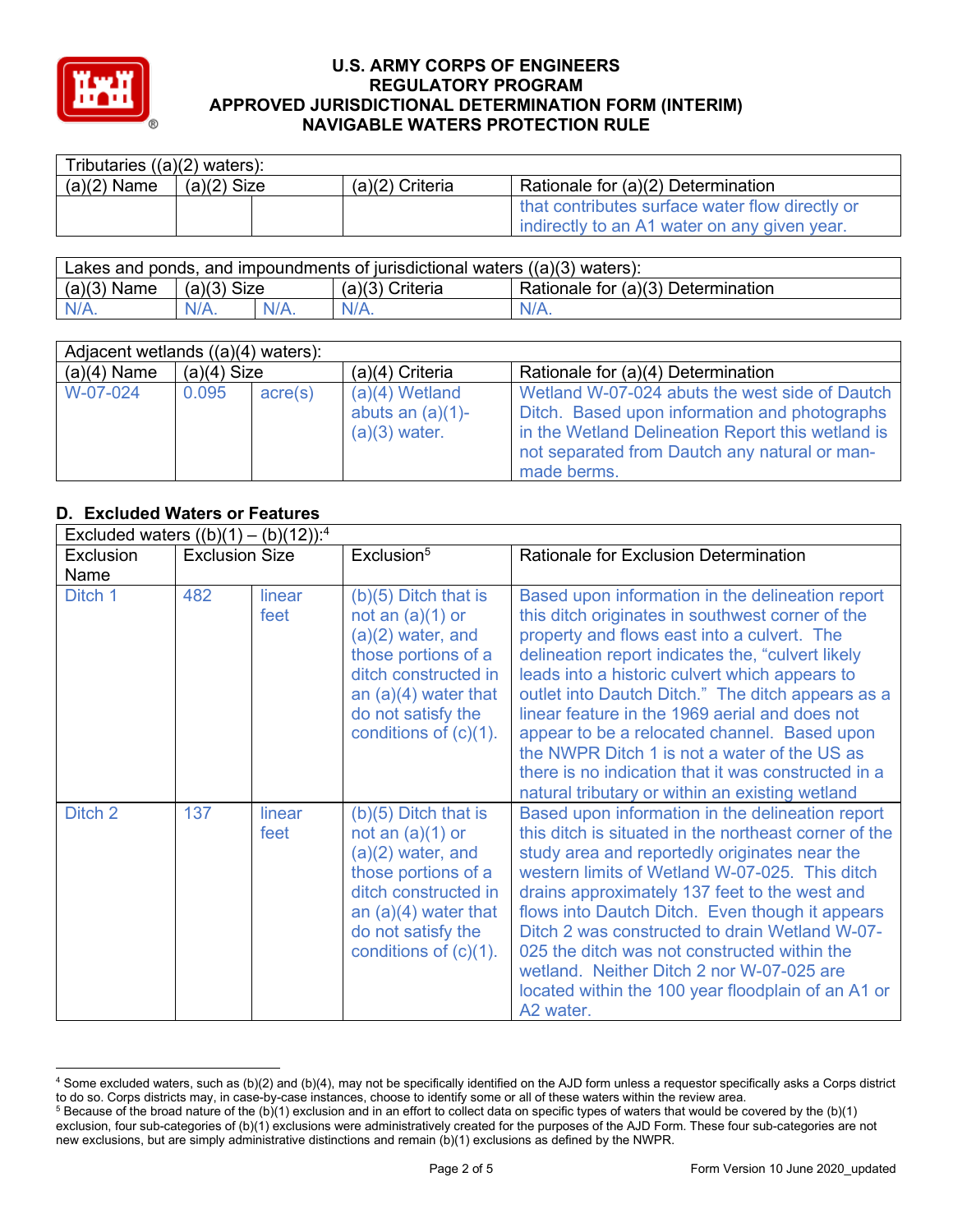

| W-07-002 | 1.36  | acres | $(b)(1)$ Non-adjacent<br>wetland | W-07-002 is located along the west side of the<br>site and in not located near nor does it have a<br>connection to an $a(1-3)$ water. W-07-002 is a<br>located approximately 425 feet west of Dautch<br>Ditch. W-07-002 is not located within the 100<br>year floodplain of an A1 or A2 water.                                                  |
|----------|-------|-------|----------------------------------|-------------------------------------------------------------------------------------------------------------------------------------------------------------------------------------------------------------------------------------------------------------------------------------------------------------------------------------------------|
| W-07-022 | 0.651 | acres | (b)(1) Non-adjacent<br>wetland   | W-07-022 is located in the northwest corner of<br>the site and in not located near nor does it have<br>a connection to an $a(1-3)$ water. W-07-022 is<br>located approximately 750 feet west of Dautch<br>Ditch. W-07-022 is not located within the 100<br>year floodplain of an A1 or A2 water                                                 |
| W-07-023 | 0.94  | acres | $(b)(1)$ Non-adjacent<br>wetland | W-07-023 is located in the northern portion of the<br>site and in not located near nor does it have a<br>connection to an $a(1-3)$ water. W-07-023 is<br>located approximately 240 feet west of Dautch<br>Ditch. W-07-023 is not located within the 100<br>year floodplain of an A1 or A2 water                                                 |
| W-07-025 | 0.651 | acres | (b)(1) Non-adjacent<br>wetland   | W-07-024 is located in the northeast portion of<br>the site and abuts Ditch 2 and intermittent b(5)<br>water but does not have a jurisdictional<br>connection to an $a(1-3)$ water. W-07-025 is<br>located approximately 137 feet east of Dautch<br>Ditch. W-07-025 is not located within the 100<br>year floodplain of an A1 or A2 water       |
| W-07-026 | 0.063 | acres | (b)(1) Non-adjacent<br>wetland   | W-07-026 is located in near the center of the site<br>and is in not located near nor does it have a<br>connection to an $a(1-3)$ water. W-07-026 is<br>located approximately 210 feet west of Dautch<br>Ditch. W-07-026 is not located within the 100<br>year floodplain of an A1 or A2 water                                                   |
| W-07-027 | 0.037 | acres | $(b)(1)$ Non-adjacent<br>wetland | W-07-027 is located along the west side of Pond<br>1 and is in not located near nor does it have a<br>connection to an $a(1-3)$ water. W-07-027 is<br>located approximately 300 feet southwest of<br>Dautch Ditch and approximately 40 feet north of<br>Ditch 1. W-07-027 is not located within the 100<br>year floodplain of an A1 or A2 water |
| W-07-028 | 0.19  | acres | $(b)(1)$ Non-adjacent<br>wetland | W-07-028 is located along the east side of Pond<br>1 and is in not located near nor does it have a<br>connection to an a(1-3) water. W-07-028 is<br>located approximately 130 feet south of Dautch<br>Ditch. W-07-028 is not located within the 100<br>year floodplain of an A1 or A2 water                                                     |
| W-07-029 | 0.021 | acres | $(b)(1)$ Non-adjacent<br>wetland | W-07-028 is located near the southern limits of<br>the property between Pond 1 and Ditch 2 and is<br>in not located near nor does it have a connection<br>to an $a(1-3)$ water. W-07-029 is not located<br>within the 100 year floodplain of an A1 or A2<br>water                                                                               |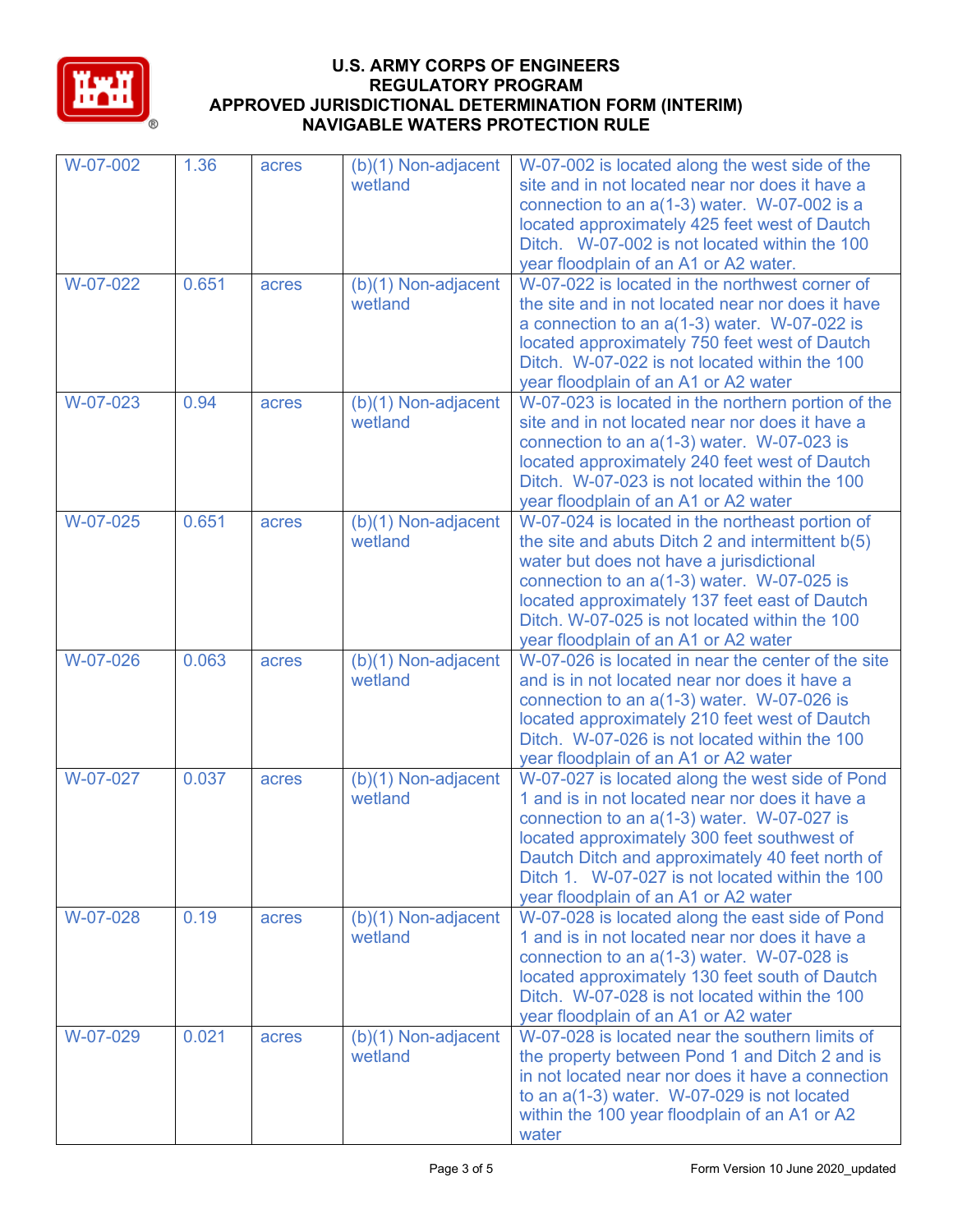

| W-07-30           | 0.224 | acres | $(b)(1)$ Non-adjacent<br>wetland                                                                                                                                                                                                               | W-07-030 is located along the east side of the<br>site and is in not located near nor does it have a<br>connection to an $a(1-3)$ water. W-07-030 is<br>located approximately 430 feet east of Dautch<br>Ditch. W-07-030 is not located within the 100<br>year floodplain of an A1 or A2 water        |
|-------------------|-------|-------|------------------------------------------------------------------------------------------------------------------------------------------------------------------------------------------------------------------------------------------------|-------------------------------------------------------------------------------------------------------------------------------------------------------------------------------------------------------------------------------------------------------------------------------------------------------|
| W-07-31           | 0.022 | acres | $(b)(1)$ Non-adjacent<br>wetland                                                                                                                                                                                                               | W-07-031 is located along the east side of the<br>site and is in not located near nor does it have a<br>connection to an $a(1-3)$ water. W-07-031 is<br>located approximately 560 feet west of Dautch<br>Ditch. W-07-031 is not located within the 100<br>year floodplain of an A1 or A2 water        |
| W-07-32           | 1.03  | acres | $(b)(1)$ Non-adjacent<br>wetland                                                                                                                                                                                                               | W-07-032 is located in the southwest corner of<br>the site and is in not located near nor does it<br>have a connection to an a(1-3) water. W-07-032<br>is located approximately 780 feet southwest of<br>Dautch Ditch. W-07-032 is not located within the<br>100 year floodplain of an A1 or A2 water |
| <b>Pond 07-01</b> | 0.671 | acre  | $(b)(8)$ Artificial<br>lake/pond<br>constructed or<br>excavated in<br>upland or a non-<br>jurisdictional water,<br>so long as the<br>artificial lake or<br>pond is not an<br>impoundment of a<br>jurisdictional water<br>that meets $(c)(6)$ . | Based upon a review of aerials from<br>historicalaerials.com the pond does not appear in<br>the 1969 or 1995 aerials but is apparent in the<br>2004 aerial. The pond is reported be excavated<br>and is not connected to an A1 or A2 water.                                                           |

## **III. SUPPORTING INFORMATION**

- **A. Select/enter all resources** that were used to aid in this determination and attach data/maps to this document and/or references/citations in the administrative record, as appropriate.
	- $\boxtimes$  Information submitted by, or on behalf of, the applicant/consultant: Wetland Delineation Report 16 October 2019
		- This information is sufficient for purposes of this AJD.
		- Rationale: Informatin is sufficient
	- $\Box$  Data sheets prepared by the Corps: Title(s) and/or date(s).

 $\boxtimes$  Photographs: Aerial and Other: Google Earth – 1994, 2000, 2003-2006, 2009-2011 and 2014-2016; Histoircal Aerials 1963, 1965, 1993, 2004, 2006, 2009, 2011, 2013 2015, and 2017 and Site Photos provided by applicant 19 September 2019, EagleView – April 22, 2019

- ☒ Corps site visit(s) conducted on: 20 November 2019
- $\Box$  Previous Jurisdictional Determinations (AJDs or PJDs): ORM Number(s) and date(s).
- ☒ Antecedent Precipitation Tool: *provide detailed discussion in Section III.B*.
- ☒ USDA NRCS Soil Survey: NRCS Websoil Survey
- ☒ USFWS NWI maps: USFWS Sandusky, Ohio 5 October 2019